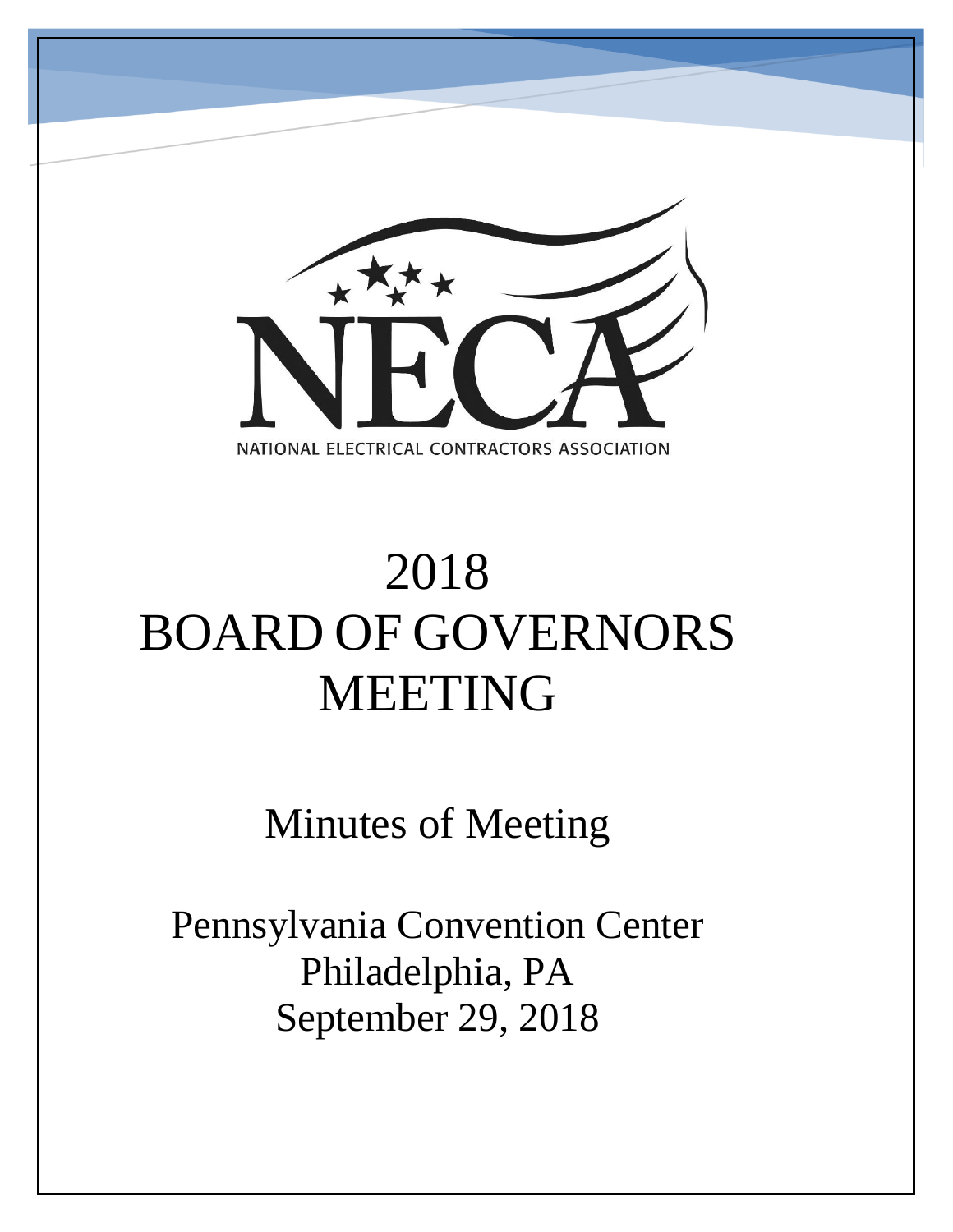# **TABLE OF CONTENTS**

| <b>Recognition:</b>                                   |
|-------------------------------------------------------|
|                                                       |
|                                                       |
|                                                       |
| <b>Officers Reports:</b>                              |
|                                                       |
|                                                       |
|                                                       |
|                                                       |
|                                                       |
| <b>Guest Speakers:</b>                                |
|                                                       |
|                                                       |
|                                                       |
| <b>Actions:</b>                                       |
|                                                       |
|                                                       |
|                                                       |
| <b>Establishment of the NECA Executive Committee:</b> |
|                                                       |
|                                                       |
|                                                       |

Philadelphia, Pennsylvania

Page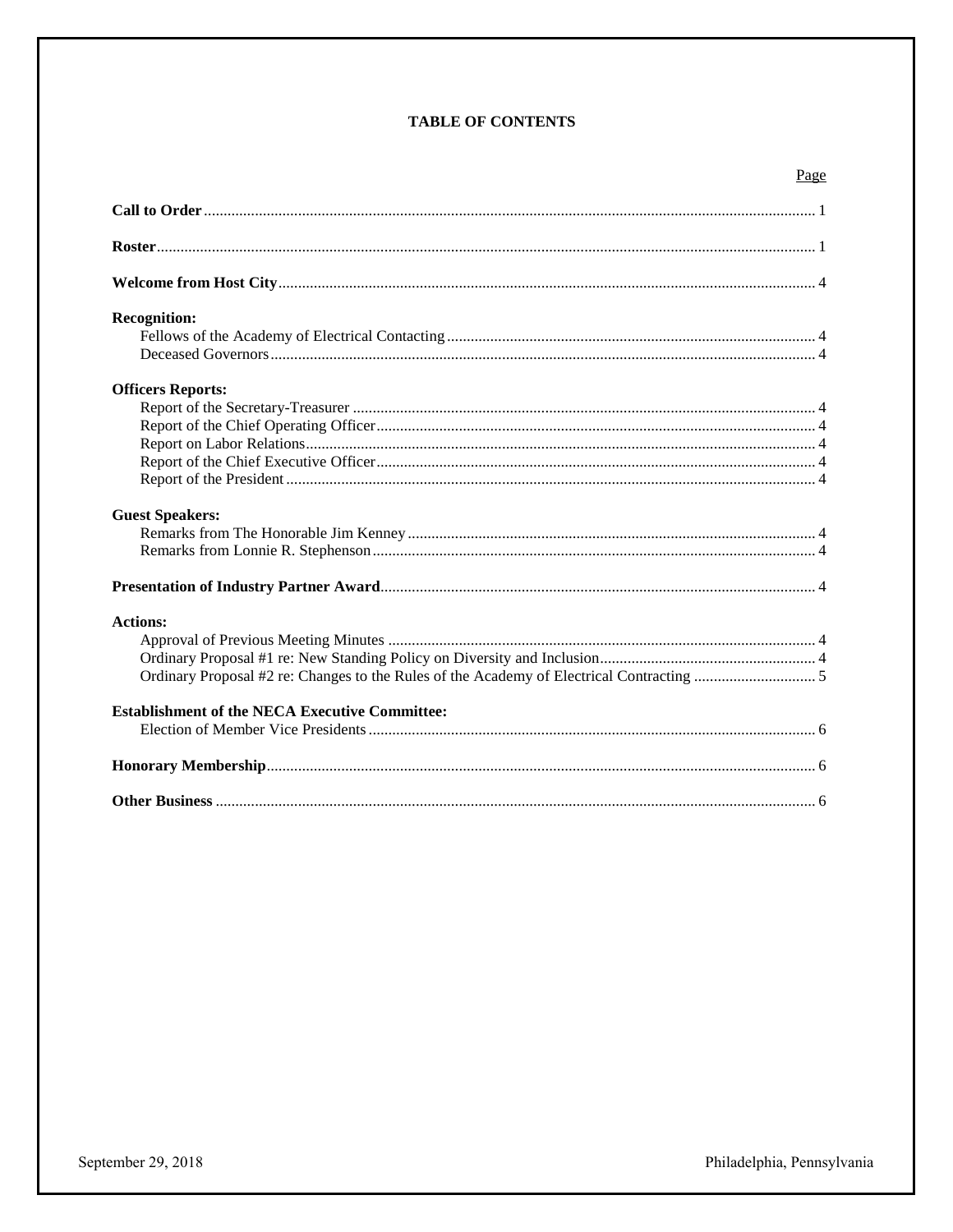#### **MINUTES OF MEETING OF BOARD OF GOVERNORS NATIONAL ELECTRICAL CONTRACTORS ASSOCIATION, INC.**

#### **Pennsylvania Convention Center September 29, 2018 Philadelphia, PA**

Chairman: Secretary and Director, Sergeants-at-Arms: Traci M. Walker

**Call To Order:** Chairman Long called the regular meeting of the Board of Governors of the National Electrical Contractors Association, Inc. to order at 8:30 a.m. on September 29. Mr. Long welcomed the members of the Board and guests.

Regarding the conduct of the meeting, the following are applicable in accordance with sections 4.4 and 8 of the Bylaws:

- In all elections of officers, except when the candidate is unopposed, and in voting on amendments to the Bylaws, the Board of Governors shall take a ballot vote. On other matters, the usual form of voice voting shall prevail with each member of the Board of Governors having one vote. When a ballot is not required, any member of the Board of Governors may call for a ballot vote on any question before the question is put to the Board of Governors for a vote.
- On ballot votes, except on matters pertaining to Labor Relations, each Governor shall cast, as a unit, all the number of votes as provided in the Bylaws for the members of the chapter who are in good standing thirty (30) days prior to the date of the meeting. On any matter pertaining to labor relations, the number of votes shall be limited to those attributable to members that are signatory to an I.B.E.W. labor agreement. The President, District Vice-Presidents and the Vice-President-at-Large shall cast one (1) vote each.
- Effective date of these proposals shall be immediate upon passage unless otherwise indicated.
- Robert's Rules of Order will govern such discussion as may be desired on these proposals.

**ROSTER** - The following is a list of the members of the NECA Board of Governors that were in attendance:

#### **EXECUTIVE COMMITTEE**

| President:                   | David Long - Jacksonville, Florida          |
|------------------------------|---------------------------------------------|
| Vice President, District 1:  | Michael E. McPhee - Farmington, Connecticut |
| Vice President, District 2:  | Daniel B. Walsh - Louisville, Kentucky      |
| Vice President, District 3:  | Kirk Davis - Shreveport, Louisiana          |
| Vice President, District 4:  | Wes Anderson - Springfield, Illinois        |
| Vice President, District 5:  | Vincent Real - San Antonio, Texas           |
| Vice President, District 6:  | Gloria Ashford - Kirkland, Washington       |
| Vice President, District 7:  | Gregory A. Rick - Moorhead, Minnesota       |
| Vice President, District 8:  | James McDonald - Missoula, Montana          |
| Vice President, District 9:  | Earl Restine Jr. - San Diego, California    |
| Vice President, District 10: | Thomas G. Halpin - Hingham, Massachusetts   |
| Vice President at Large:     | Larry Beltramo - San Jose, California       |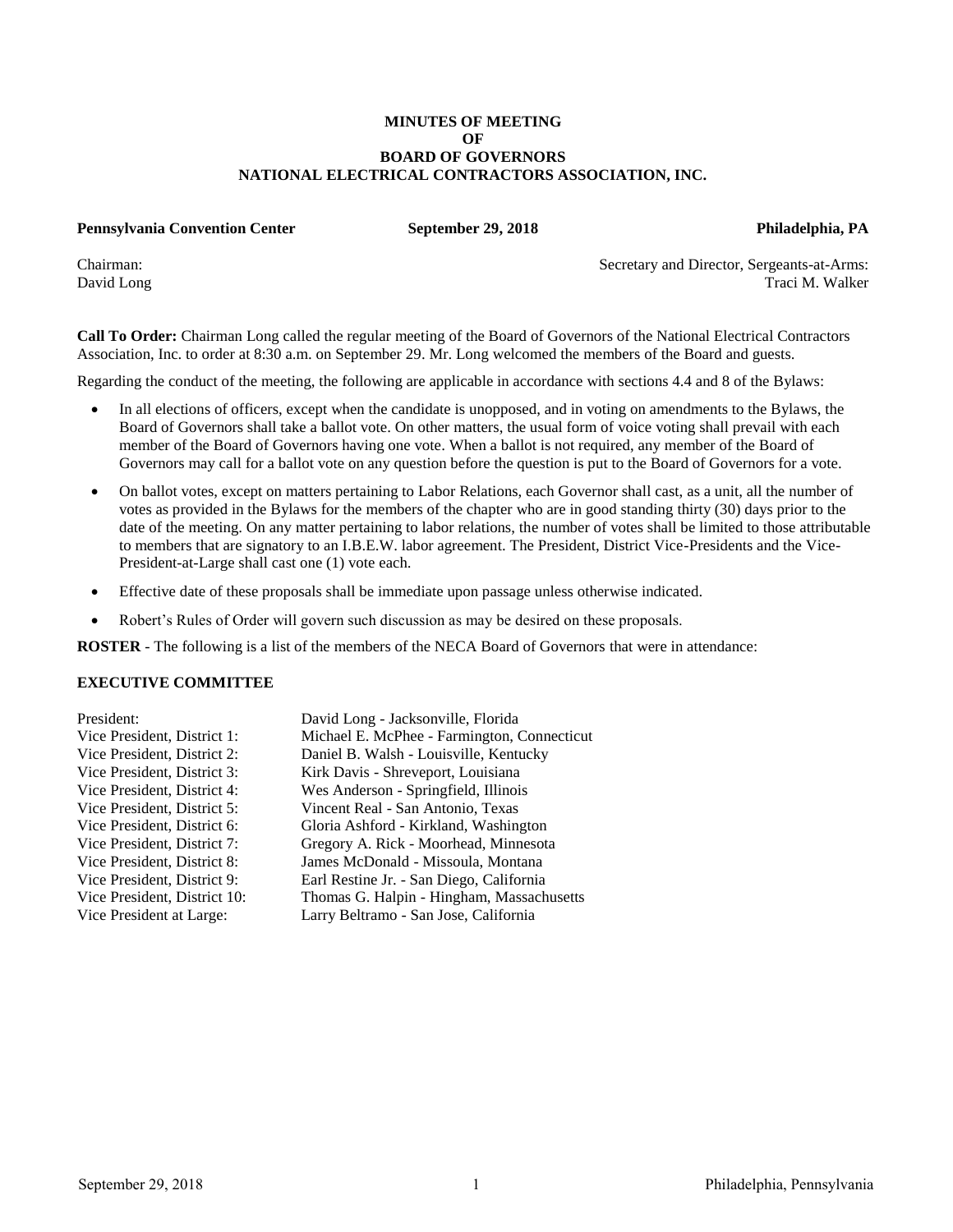## **CHAPTER AND GOVERNOR**

| American Line Builders Chapter  Thomas M Wolden           |                                                        |
|-----------------------------------------------------------|--------------------------------------------------------|
|                                                           |                                                        |
|                                                           |                                                        |
|                                                           |                                                        |
|                                                           |                                                        |
|                                                           |                                                        |
|                                                           |                                                        |
| Central Florida Chapter James MacDonald                   |                                                        |
|                                                           |                                                        |
| Central Indiana Chapter  Sara Dinkel Smith                |                                                        |
| Central Massachusetts Chapter  Jonathan Ostrow            |                                                        |
|                                                           |                                                        |
| Chicago & Cook County Chapter  David Witz                 |                                                        |
|                                                           |                                                        |
|                                                           |                                                        |
|                                                           |                                                        |
|                                                           |                                                        |
| East Central California Chapter  David J Helsel           |                                                        |
|                                                           |                                                        |
|                                                           |                                                        |
| Eastern Illinois Chapter  Gregory L Outsen                |                                                        |
| Eastern Oklahoma Chapter  Robert L Holtz                  |                                                        |
|                                                           |                                                        |
| Florida West Coast Chapter  Andy DeLaParte                |                                                        |
| Georgia Chapter  Marvin Baar, Alternate                   |                                                        |
|                                                           |                                                        |
| Greater Sacramento Chapter Frank E Schetter               |                                                        |
|                                                           |                                                        |
|                                                           |                                                        |
|                                                           |                                                        |
|                                                           |                                                        |
|                                                           |                                                        |
|                                                           |                                                        |
|                                                           |                                                        |
|                                                           |                                                        |
|                                                           |                                                        |
|                                                           |                                                        |
|                                                           |                                                        |
|                                                           |                                                        |
|                                                           |                                                        |
|                                                           |                                                        |
| Mahoning Valley Chapter  David A Dickey                   |                                                        |
|                                                           |                                                        |
| Memphis Chapter  Wayne A. Lowrie, Alternate               |                                                        |
|                                                           |                                                        |
|                                                           |                                                        |
|                                                           |                                                        |
| Missouri Valley Line Constructors Chapter  Darran V Ayres |                                                        |
|                                                           |                                                        |
|                                                           | Monterey Bay California Chapter Frederick A Jensen     |
|                                                           |                                                        |
|                                                           |                                                        |
|                                                           |                                                        |
|                                                           |                                                        |
|                                                           | North Central Ohio Chapter Robert E Wickham, Alternate |

| Northeastern Line Constructors Chapter  James C Atkins     |  |
|------------------------------------------------------------|--|
|                                                            |  |
|                                                            |  |
|                                                            |  |
| Northern New Jersey Chapter  Harry J Sassaman, Alternate   |  |
|                                                            |  |
| Northwest Line Constructors Chapter Joe Sutton             |  |
|                                                            |  |
|                                                            |  |
|                                                            |  |
|                                                            |  |
|                                                            |  |
| Oregon-Pacific-Cascade Chapter  Tom Kyle, Alternate        |  |
|                                                            |  |
|                                                            |  |
|                                                            |  |
| Red River Valley Chapter  Marvin L Groves II               |  |
|                                                            |  |
| RI & Southeast Massachusetts Chapter  Christopher O'Rourke |  |
| Rochester New York Chapter  Victor Salerno, Alternate      |  |
|                                                            |  |
| San Diego County Chapter  Timothy R McBride                |  |
|                                                            |  |
| Santa Clara Valley Chapter  Timothy P Daniels              |  |
|                                                            |  |
|                                                            |  |
| Southeast Michigan Chapter William M Darish                |  |
| Southeast Texas Chapter  Matthew B Cappadonna              |  |
| Southeastern Line Constructors Chapter  Jody Shea          |  |
|                                                            |  |
|                                                            |  |
|                                                            |  |
| Southern Colorado Chapter James L Peterson                 |  |
|                                                            |  |
| Southern New Jersey Chapter George Brestle                 |  |
|                                                            |  |
|                                                            |  |
| Southwest Washington Chapter  Scott B Stephens             |  |
|                                                            |  |
|                                                            |  |
|                                                            |  |
|                                                            |  |
|                                                            |  |
| West Virginia-Ohio Valley Chapter Ted Brady                |  |
| Western Line Constructors Chapter Rich Holbeck             |  |
| Western Massachusetts Chapter Lawrence F Eagan             |  |
|                                                            |  |
|                                                            |  |
|                                                            |  |
| Western Pennsylvania Chapter  Todd A Mikec                 |  |
|                                                            |  |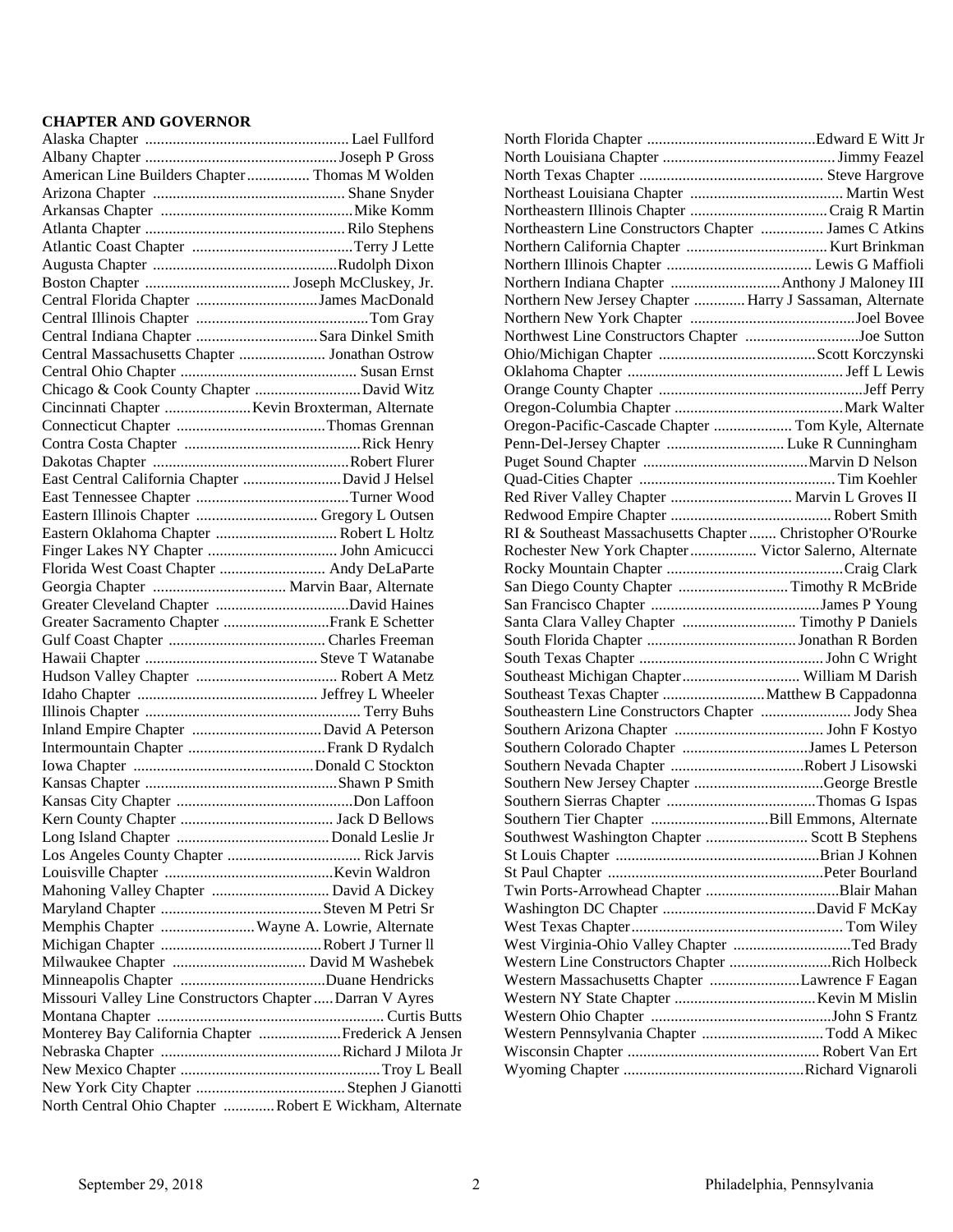## **INTERNATIONAL CHAPTERS**

Canadian Electrical Contractors Association Inc (CECA).............. Colin Campbell, Alternate

Canadian Electrical Contractors Association – Pacific (CECA Pacific).............. Robert Alger

NECA Americ (Mexico) National Office ............................ Andrés C Quintana, Alternate

## **The following Chapters did not pick up their ballot books:**

Baton Rouge Chapter California Central Coast Chapter Cascade Chapter Central Mississippi Chapter Central Texas Chapter El Paso Chapter San Mateo County Chapter South Louisiana Chapter Southern Indiana Chapter Southwest Louisiana Chapter Southwestern Line Constructors Chapter

#### **The following International Chapters were not represented:**

Bermuda Electrical Contractors Association (BECA) Corporation of Master Electricians of Quebec Electrical Contractors Association of Ontario Greater Toronto Electrical Contractors Association Korea Electrical Contractors Association MEA (Master Electricians Australia) NECA (Australia) National Office NECA (Australia) Western Australia NECA ACOEO (Guadalajara, Mexico)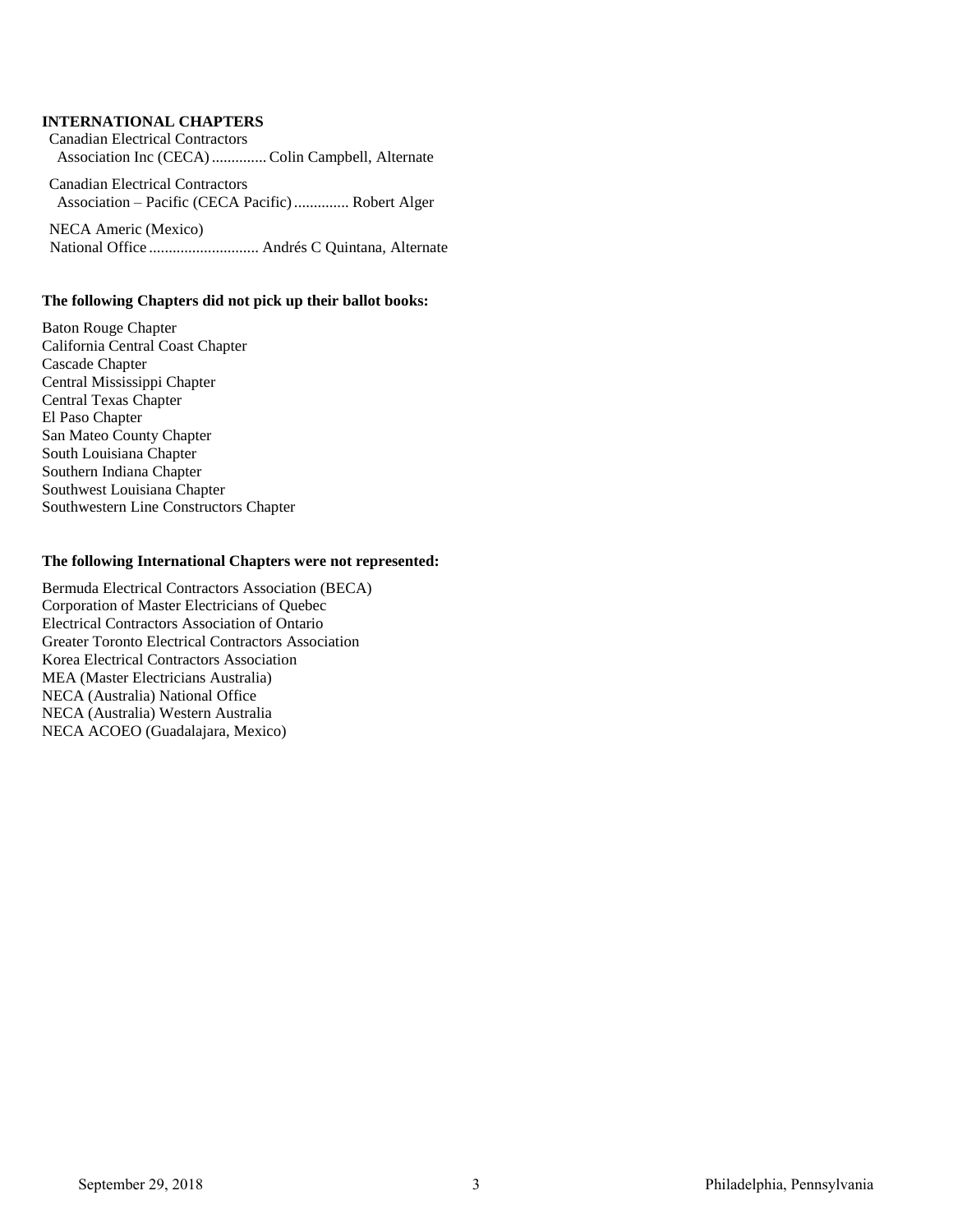**Pledge of Allegiance:** Scott Bringmann led the group in the Pledge of Allegiance.

**Welcome from Host City:** Dan Hahn, President of the Penn-Del Jersey Chapter welcomed the governors and guests to Philadelphia.

**Recognition of Fellows of the Academy of Electrical Contracting:** Mr. Long requested that all Fellows stand and be recognized.

**Recognition of Deceased Governors:** A moment of silence honored all chapter governors who have died since the last meeting.

**Report of the Secretary-Treasurer:** Ms. Traci M. Walker, Secretary-Treasurer, reported on the current financial and membership status.

**Report of the Chief Operating Officer:** Mr. Daniel G. Walter, Chief Operating Officer, provided an update on the learning management system for online training and the NECA Service Network.

**Report on Labor Relations:** Mr. Geary M. Higgins, Vice President, Labor Relations, reported on the current status of Labor Relations issues.

**Report of the Chief Executive Officer:** Mr. John M. Grau, Chief Executive Officer, reflected on changes that took place during his term as Chief Executive Officer.

**Report of the President:** Mr. David Long, President, presented a report on the state of the association.

**Welcome from Mayor of Philadelphia**: The Honorable Jim Kenney addressed the group and welcomed everyone to Philadelphia.

**Remarks:** Mr. Lonnie R. Stephenson, International President of the IBEW discussed the state of the electrical construction industry.

**Presentation of Industry Partner Award:** Mr. Long presented the 2018 award to Southwire for their partnering efforts with NECA.

## **Actions:**

## **Action on Minutes of Previous Meeting:**

*Upon motion duly made and seconded, the minutes of the meeting held in Seattle, WA on October 7, 2017, were approved as submitted by voice vote.*

## **Action on Ordinary Proposal #1:**

*Being properly submitted by the NECA Government Affairs Committee, this proposal regarding a New Standing Policy on Diversity and Inclusion was ADOPTED by voice vote.*

**Ordinary Proposal #1** - Re: New Standing Policy on Diversity and Inclusion

WHEREAS, our country and our places of work consist of many cultural, racial, and ethnic groups, and

WHEREAS, a commitment to diversity and inclusionary practices fosters equal opportunity for all, and

WHEREAS, recruiting from a diverse pool of candidates means access to a larger talent pool for our industry, and

WHEREAS, achieving the goals of the NECA 1025 initiative will require an increase in the number of trained workers available, and

WHEREAS, collaboration and cooperation in the workplace can contribute to a better understanding of each other, and

WHEREAS, a diverse and inclusive workforce can foster creativity and innovative solutions in the workplace, thereby helping electrical contractors avoid employee turnover costs, and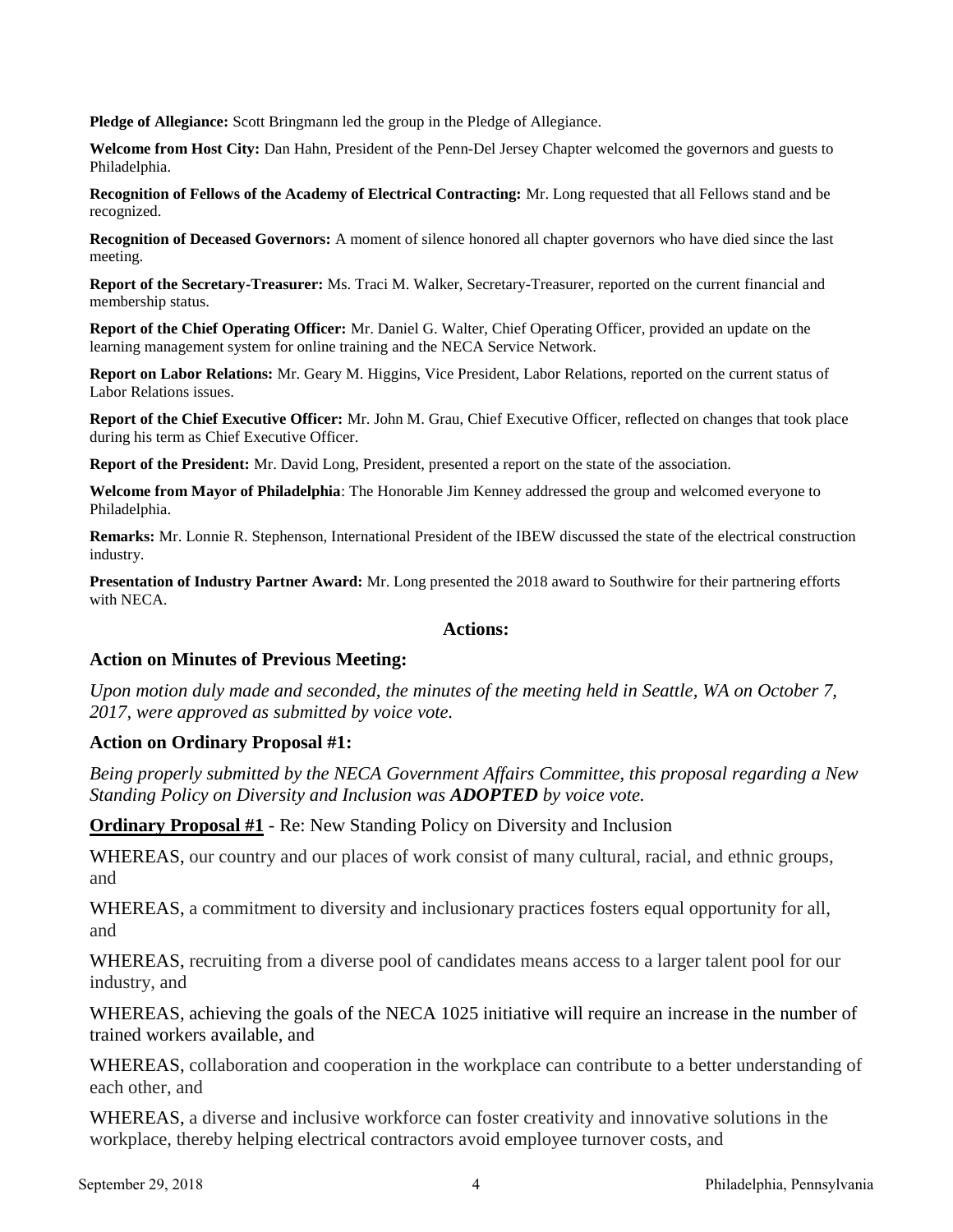WHEREAS, fostering policies to ensure diversity and inclusivity in a company's workforce can help capture greater market share for NECA contractors,

**Therefore, be it RESOLVED** that the National Electrical Contractors Association promotes and endorses adoption of this new Standing Policy (Diversity and Inclusion):

# **Policy 7**

# **Diversity and Inclusion**

As the nation's leading specialty contractor organization, the National Electrical Contractors Association (NECA) is committed to facilitating growth in the electrical construction industry. In doing so, NECA encourages an environment that embraces diversity as an integral factor for ensuring our industry's viability. NECA believes that by supporting business development, capacity building, career advancement, and involvement opportunities for people from all backgrounds, races, nationalities, genders, sexual orientations and disabilities, we make our industry more dynamic and better prepared to tackle the challenges of the future.

# **Action on Ordinary Proposal #2:**

*Being properly submitted by the Board of Directors of the Academy of Electrical Contracting regarding changes to the Rules of the Academy of Electrical Contracting Award was <i>ADOPTED* by *voice vote.*

**Ordinary Proposal #2** - Re: Changes to the Rules of the Academy of Electrical Contracting

WHEREAS, Article XIII of the NECA Bylaws was adopted by the board of Governors on October 12, 1968 to establish the Academy of Electrical Contracting to recognize individuals for their exceptional and outstanding services rendered in promoting and advancing the interests of the electrical contracting industry;

WHEREAS, Article XIII of the NECA Bylaws requires approval by the Board of Governors for adoption of the Academy's operating rules and procedures;

WHEREAS, David Hardt, Chairman of the Academy of Electrical Contracting submitted recommendations for change to the Board of Directors of the Academy on May 21, 2018, in accordance with Article VIII of the Academy Rules;

WHEREAS, the Board of Directors of the Academy met on June 8, 2018 and unanimously approved, by ballot vote, to revise Article II, Section 1(e) of the Rules of the Academy for submission to, and approval by, the NECA Board of Governors,

**Therefore, be it RESOLVED**, the revised Rules of the Academy, as adopted by the Academy Board of Directors on June 8, 2018, and distributed as part of this ordinary proposal, be approved and adopted.

# **Rules of the Academy of Electrical Contracting**

Article II Fellowship in the Academy

Sec. 1 Requirements for Fellowship